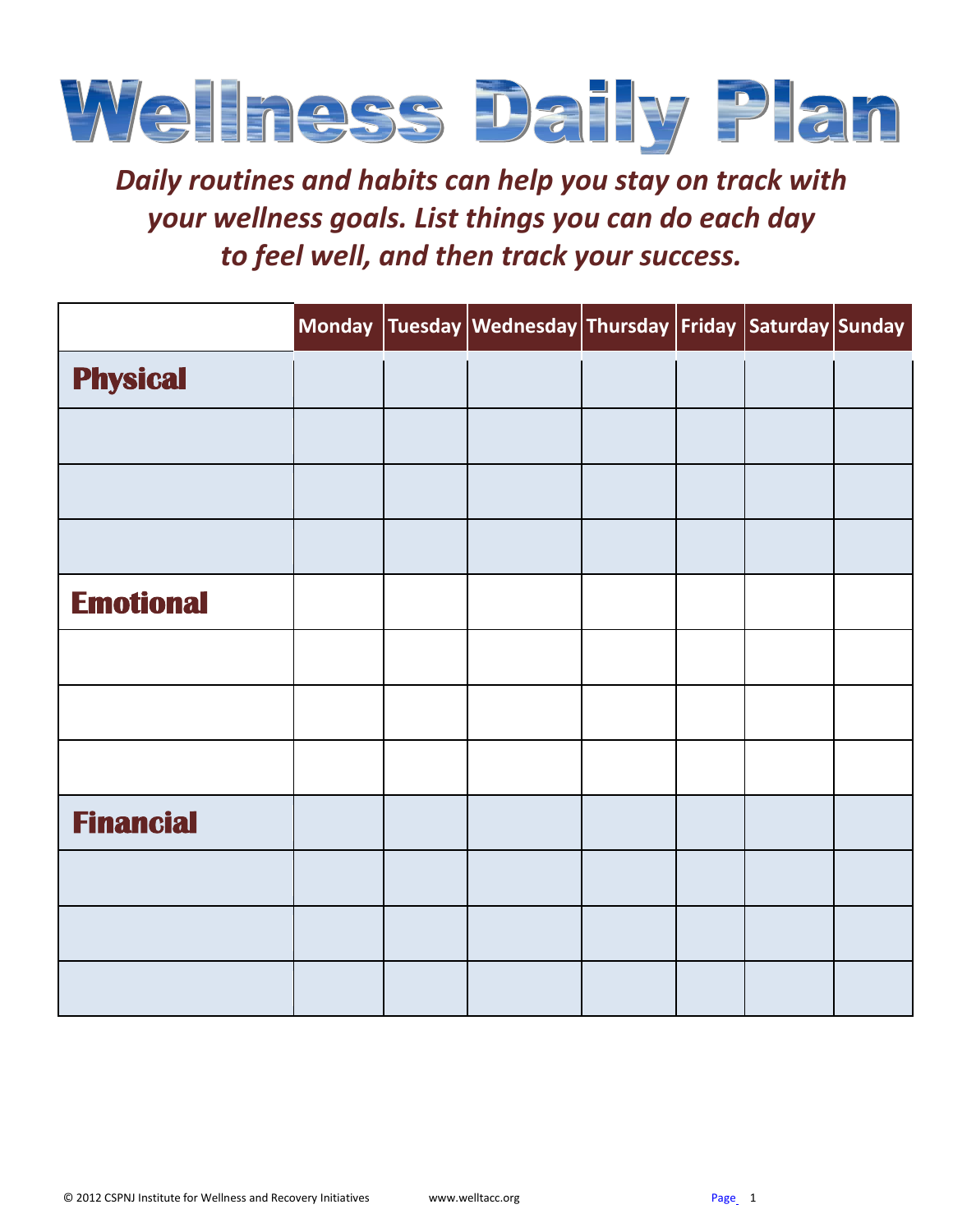

|                      |  | Monday Tuesday Wednesday Thursday | Friday | Saturday Sunday |  |
|----------------------|--|-----------------------------------|--------|-----------------|--|
| <b>Social</b>        |  |                                   |        |                 |  |
|                      |  |                                   |        |                 |  |
|                      |  |                                   |        |                 |  |
|                      |  |                                   |        |                 |  |
| <b>Spiritual</b>     |  |                                   |        |                 |  |
|                      |  |                                   |        |                 |  |
|                      |  |                                   |        |                 |  |
|                      |  |                                   |        |                 |  |
| <b>Environmental</b> |  |                                   |        |                 |  |
|                      |  |                                   |        |                 |  |
|                      |  |                                   |        |                 |  |
|                      |  |                                   |        |                 |  |
| <b>Occupational</b>  |  |                                   |        |                 |  |
|                      |  |                                   |        |                 |  |
|                      |  |                                   |        |                 |  |
|                      |  |                                   |        |                 |  |
| <b>Intellectual</b>  |  |                                   |        |                 |  |
|                      |  |                                   |        |                 |  |
|                      |  |                                   |        |                 |  |
|                      |  |                                   |        |                 |  |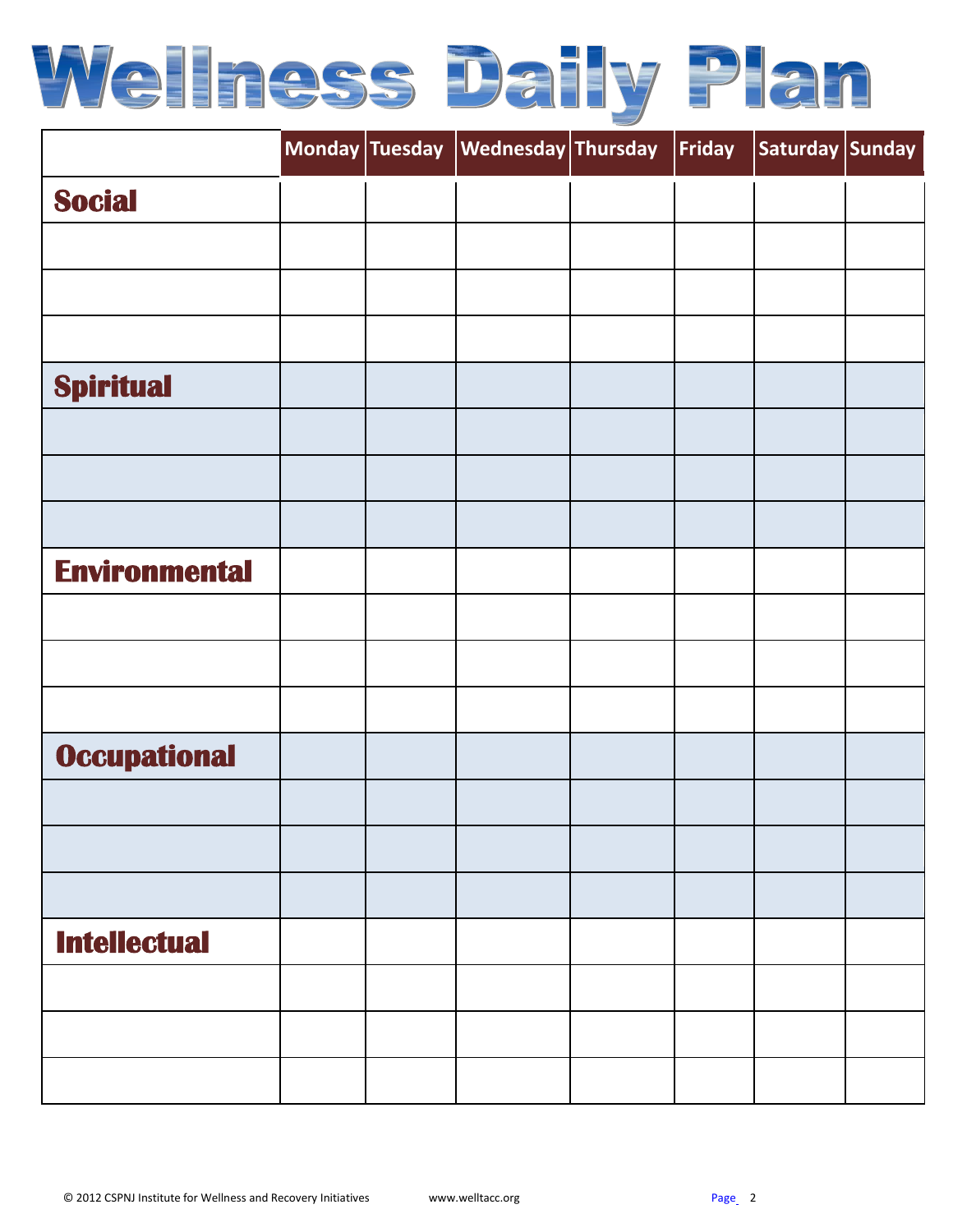

## *Financial*

Financial activities are those tasks we do to assure we plan to meet basic needs, and help us feel as though we have control and knowledge over our financial situation. The following activities are often helpful:

- Set and follow a budget
- Balance your checkbook
- Track your spending

## *Social*

Social activities can help us become more connected with others and nature. This may include spending time with friends, family, pets, and the community.

- Join a club
	- Attend a support group
	- Go out with friends
	- Spend time with family
	- Volunteer at an animal shelter



### *Spiritual*

Spiritual activities are those done while involving one's beliefs and values that provide a feeling of meaning and purpose and help develop a sense of peace and balance in one's life. Examples of spiritual activities you may do to feel well include:

- Pray, meditate or spend time reflecting
- Spend time with nature
- Breathing exercises
- Attend church or become involved in a community
- Read inspirational books

### *Environmental*

Environmental activities are those activities that help our living, learning, and working spaces as well as our communities and other surrounding spaces feel safe, clean, comfortable, and welcoming. Examples of activities you may do to feel well include:

- Recycle
- Clean work or home space
- Avoid littering
- Use less energy when possible (e.g., turning off lights)
- Ride a bike instead of taking a car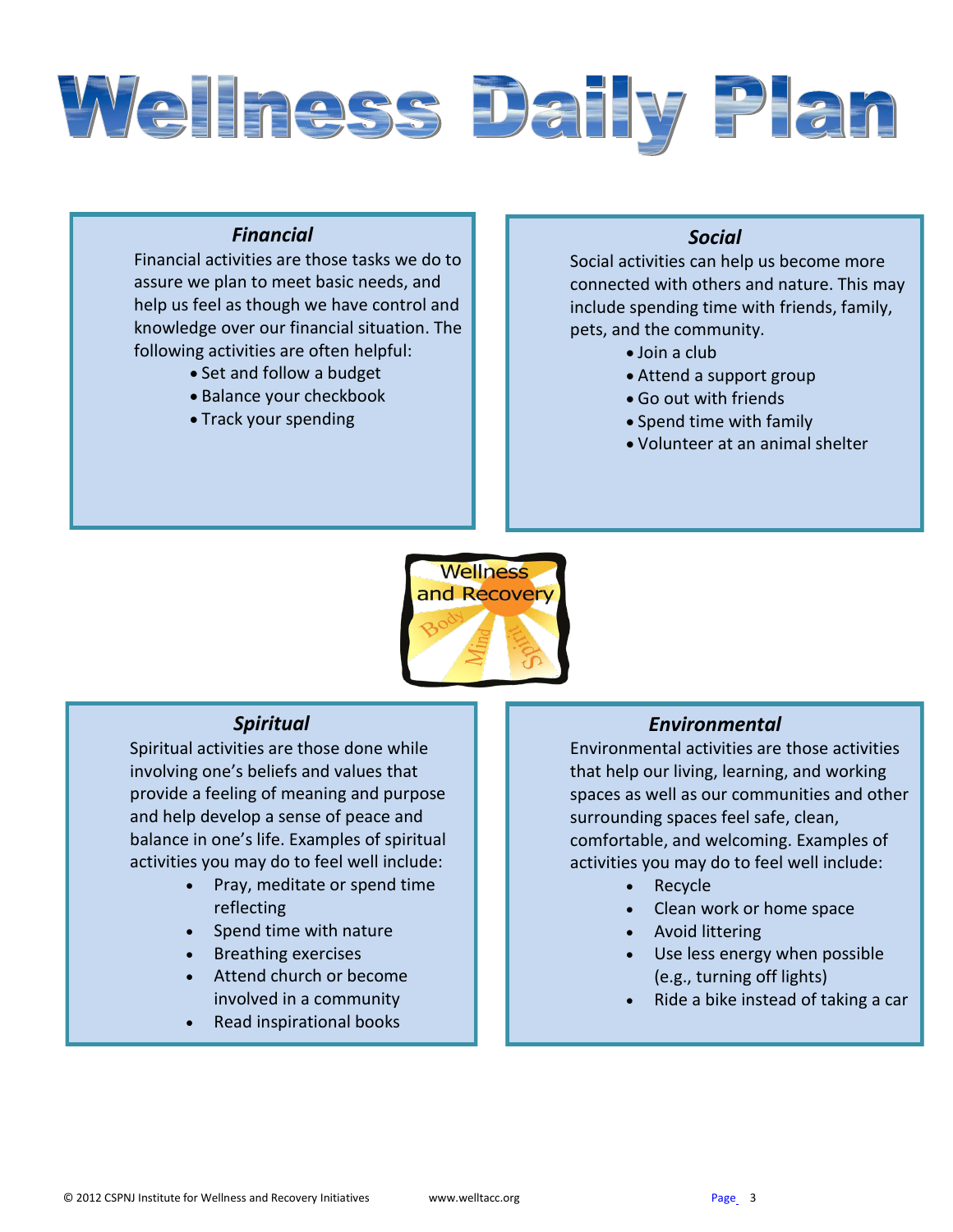

# *Intellectual*

Intellectual activities are activities that involve learning new knowledge, sharing knowledge, and applying knowledge. Activities you might try include:

- Write
- Take a class
- Read a book
- Keep up with current affairs (e.g. watch news, read a newspaper or internet)
- Attend a play
- Learn about other cultures

## *Occupational*

Occupational activities provide personal enrichment, satisfaction, and pleasure in life, and offer a sense of meaning and purpose. Things you might do include:

- Work
- Volunteer
- Pursue hobbies



### *Physical*

Physical activates are anything you do that gets you moving and increases your heart rate. Some activities many report helpful include:

- Take a walk in a park
- Go to a gym
- Practice yoga
- Garden
- Ride a bike
- Dance

### *Emotional/Mental*

Emotional/mental activities are things you do to help recognize, express, and cope with feelings and emotions. Consider activities like:

- Journal
- Meditate
- Help others
- Watch a movie
- See a comedy
- Work on a hobby